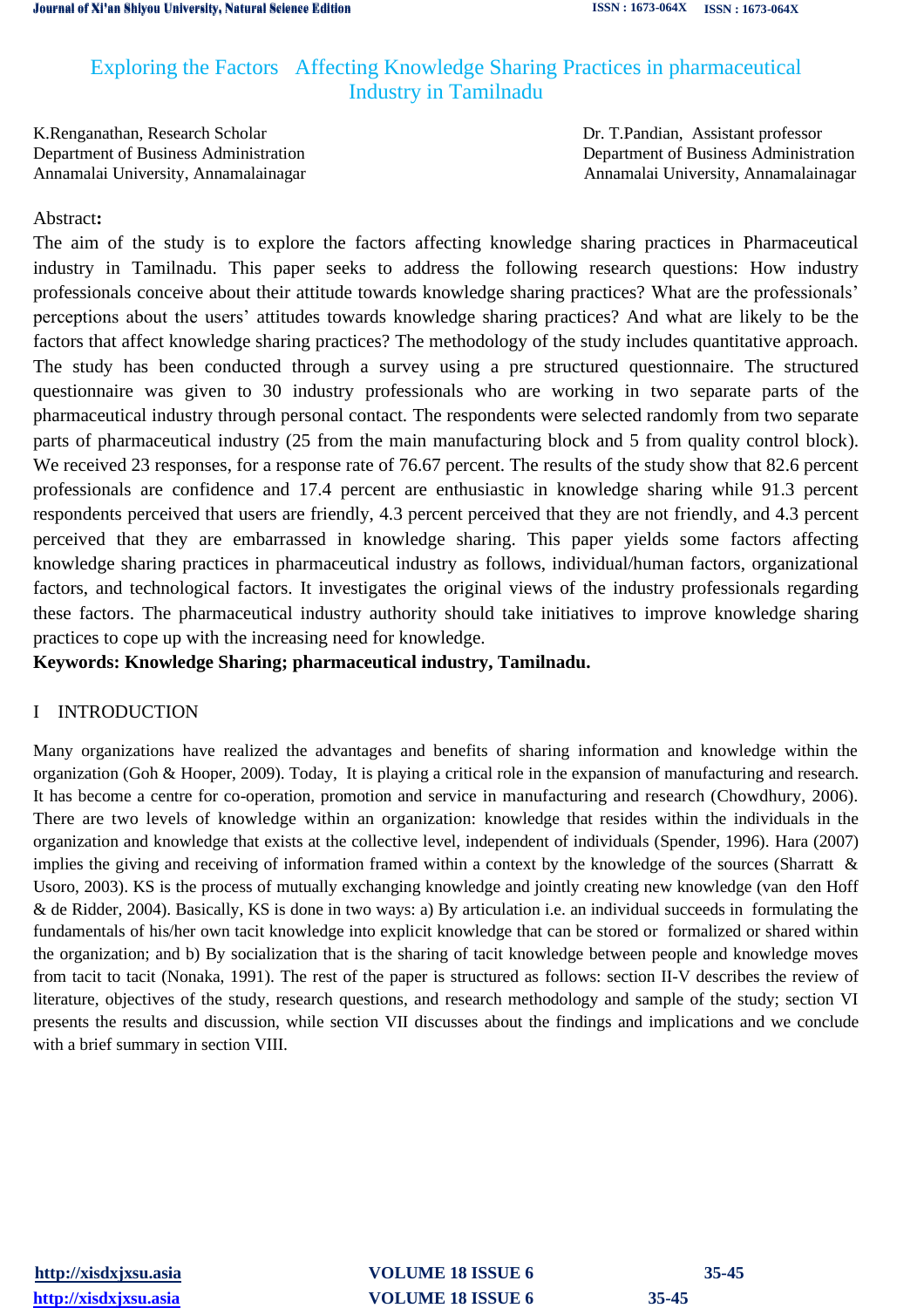# **Journal of Xi'an Shipop University, Natural** Science Edition **ISSN : 1673-064X**

In the hierarchical view, knowledge is the product of information. When information is analyzed, processed and placed in context, it becomes knowledge. This has been reflected in the definition of knowledge as information possessed in the mind of individuals (Alavi & Leidner, 2001). To some commentators, knowledge has more value because it is closer to action than are data and information (Cheng, 2000). Based on the work of Polanyi (1966), Nonaka and Takeuchi (1995) promoted recognition of the tacit-explicit knowledge classification, which has been widely cited in literature. Jan Duffy defines explicit knowledge as "knowledge that is documented and public; structured, fixedcontent, externalized, and conscious" and tacit knowledge as "personal, undocumented knowledge; context-sensitive, dynamically-created and derived, internalized and experience-based; often resides in the human mind, behavior and perception." (Jan Duffy, 2000) Davenport and Prusak, as cited by (Kimiz, 2005, p.2) suggest that multiple factors have led to the current "knowledge boom" the perception and the reality of a new global competitiveness is one of the driving forces therefore, the only sustainable advance a firm has, comes from what it collectively knows, how efficiently it uses what it knows and how quickly it acquires and uses new knowledge. This has led to a strong need for a deliberate and systematic approach for cultivating and sharing an organization's knowledge base (Davenport, 2000). The approach of Bartol and Srivastava (2000) refers to information as an element of KS and defines it as the action in which relevant information are diffused by employees to others across organization. Moller and Svahn (2004: 220) emphasize that KS is "sharing not only codified information, such as production and product specifications, delivery and logistic information, but also management beliefs, images, experiences, and contextualize practices such as business-process development." Traditionally, information professionals' roles were limited to the identification, acquisition and organization of explicit knowledge or information. Today, that role is being expanded to include other forms of knowledge activities- tacit and implicit knowledge in the form of skills and competencies (Hawamdeh et al, 2004).

The above review of literature reveals the definition of knowledge, explicit and tacit knowledge and KS on the basis of pharmaceutical perspectives and their applications in the industries. There is an acute gap of literature and initiatives to enhance KS practices in the pharmaceutical industries. Therefore we took an initiative to explore the factors affecting KS practices in one of the leading pharmaceutical industry.

# III OBJECTIVES OF THE STUDY

The purpose of the study is to explore the factors affecting KS practices in pharmaceutical industry. Providing right information to the right user at the right time using the right channel is the motto of manufacturing service. Therefore, the pharmaceuticals should cultivate the KS practices to keep their mission statement. However, this study attempts to determine the following objectives specifically. To investigate how the professionals conceive about their attitude towards KS practices in pharmaceutical industry. To identify the professionals perception about the users' attitude towards KS practices in pharmaceutical industry. To find out the factors that affect KS practices.

# IV RESEARCH QUESTIONS

In pursuing the above objectives, the following research questions (RQs) have been formulated that will guide the study:

RQ-1: How Pharmaceutical professionals conceive about their attitude towards KS practices?

RQ-2: What are the professionals' perceptions about the users' attitude towards KS practices?

RQ-3: What are likely to be the factors that affect KS practices?

V RESEARCH METHODOLOGY AND THE SAMPLE OF THE STUDY

The methodology of the study includes quantitative approach. The study has been carried out by personally contacting with the respondents in order to fill up a pre-structured questionnaire. Initially, we selected 30 respondents randomly from the two separate buildings , among them 25 from the Main Building, since most of the professionals of the manufacturing are working there and 5 from the research and development. 23 respondents (19 from Manufacturing and 4 from research and development) agreed to fill up the questionnaire.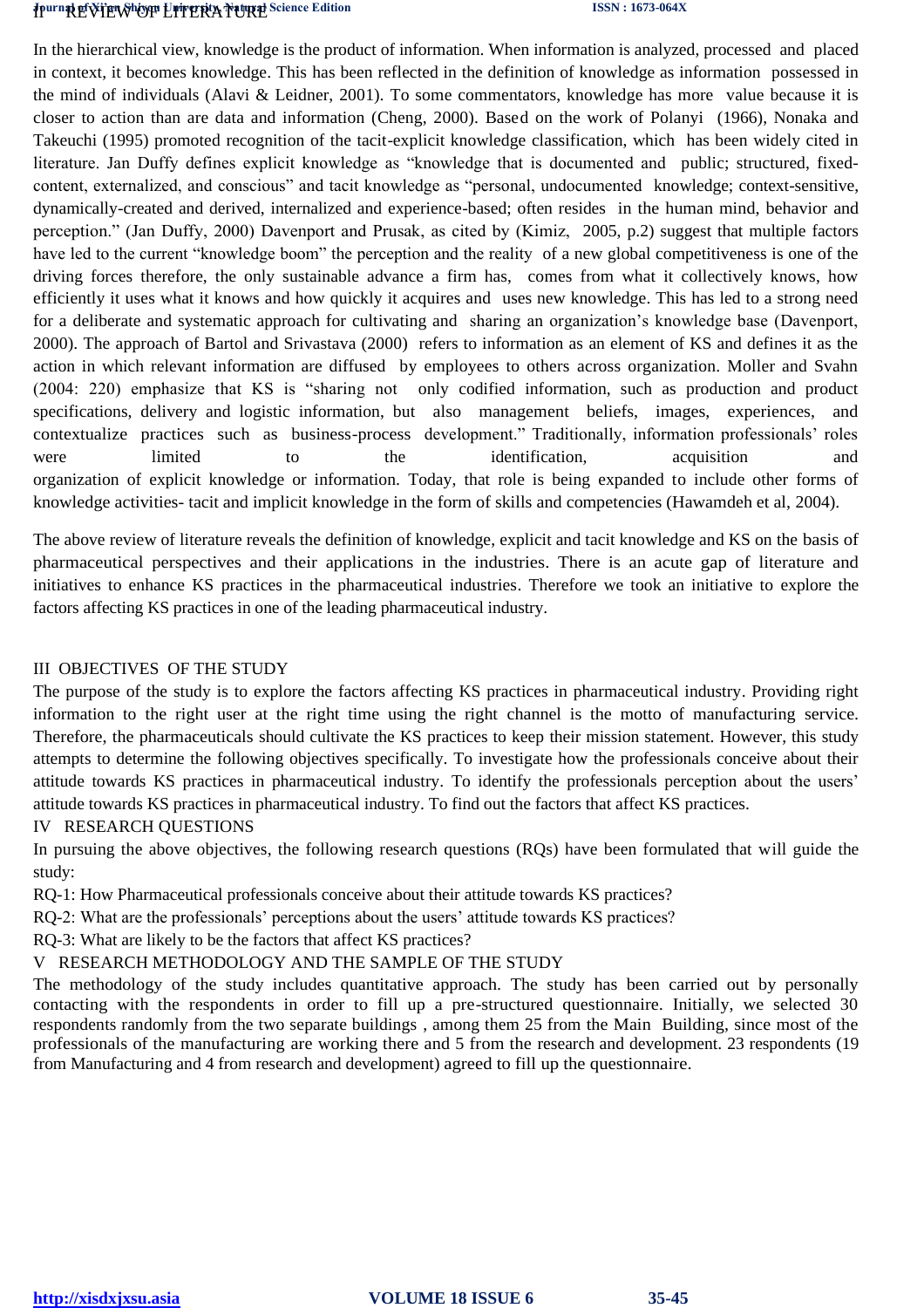**Journal of Xi'an Shiyou University, Natural Science Edition** three sections, among SSN: 1673-064X the first two sections consist of categorical variable and the last section consists of quantitative variables having close-ended questions on 7-point Likert Scale. The responses of the respondents for both the categorical and quantitative variable were analyzed using the descriptive analysis techniques of Statistical Packages for the Social Sciences (SPSS 20.0). In conducting this study the authors faced difficulties at collecting data from individuals because of their unwillingness and workload.

# VI. RESULTS AND DISCUSSION

# Attributes of the Respondents:(N=23)

Designation of the Respondents

Figure 1 denote that only 1(4.3 percent) respondent is chief chemist, 8(34.8 percent) are senior chemists, 3(13.0 percent) are junior chemists, 5(21.7 percent) are trainee chemists and rest of the respondents 6(26.1 percent) are serving in other posts of the pharmaceutical industry.



The number denotes following

- 1.chief chemist
- 2.senior chemist
- 3.junior chemist
- 4.trainee chemist

5.others

# **Experience of the Respondents**

Figure 2 disclose that 7(30.4 percent) respondents have less than five years of experience in PhI 3(13.0 percent) have (5-10) years experience in PhI, another 3(13.0 percent) respondents have (10-15) years experience in PhI and 10(43.5 percent) respondents have more than 20 years of experience in PhI. Figure-2: Respondents Experience

| 50          |                      |           | 43.5%     |
|-------------|----------------------|-----------|-----------|
| 40<br>30.4% |                      |           |           |
| 30          |                      |           |           |
| 20          | 13%                  | 13%       | 10        |
| 10          | 3                    | з         |           |
|             |                      |           |           |
|             | Less than 5-10 years | $10 - 15$ | More than |
| 5 years     |                      | years     | 20 years  |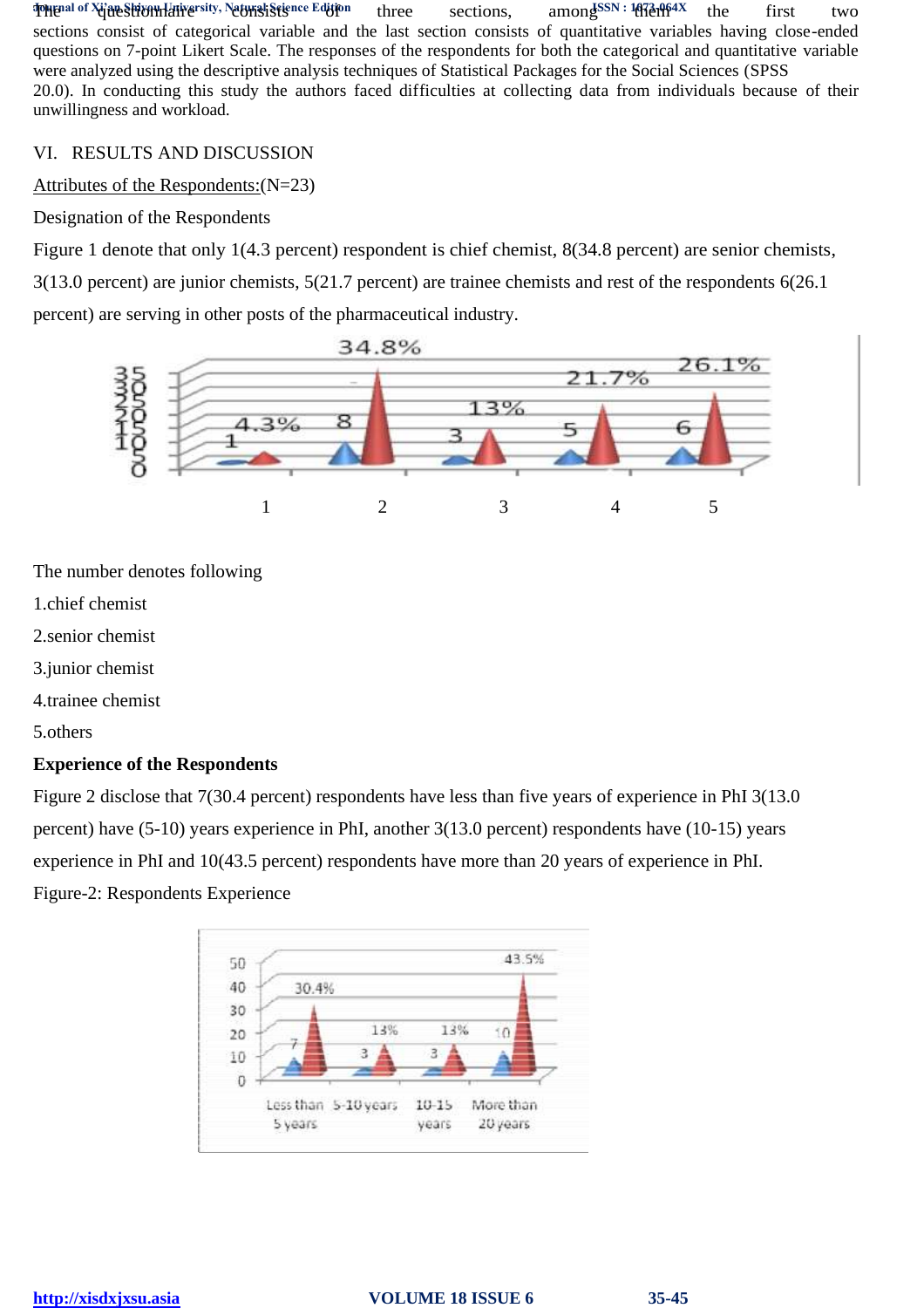**Professionals conception about their attitude towards the KS practices in Pharmaceutical Industry** Figure 3 indicates that 19(82.6 percent) respondents are confidence and 4(17.4 percent) respondents are enthusiastic while sharing knowledge with the users. None of the respondents are either confused or embarrassed



**Professionals perception about the users attitude towards the KS practices in PhI**

Figure 4 refers that 21(91.3 percent) respondents perceived that users are friendly, 1(4.3 percent) respondent perceived that users are not friendly and 1(4.3 percent) perceived that they are embarrassed while professionals are asking them to share their knowledge with them.



Figure-4: Users attitude towards KS Practice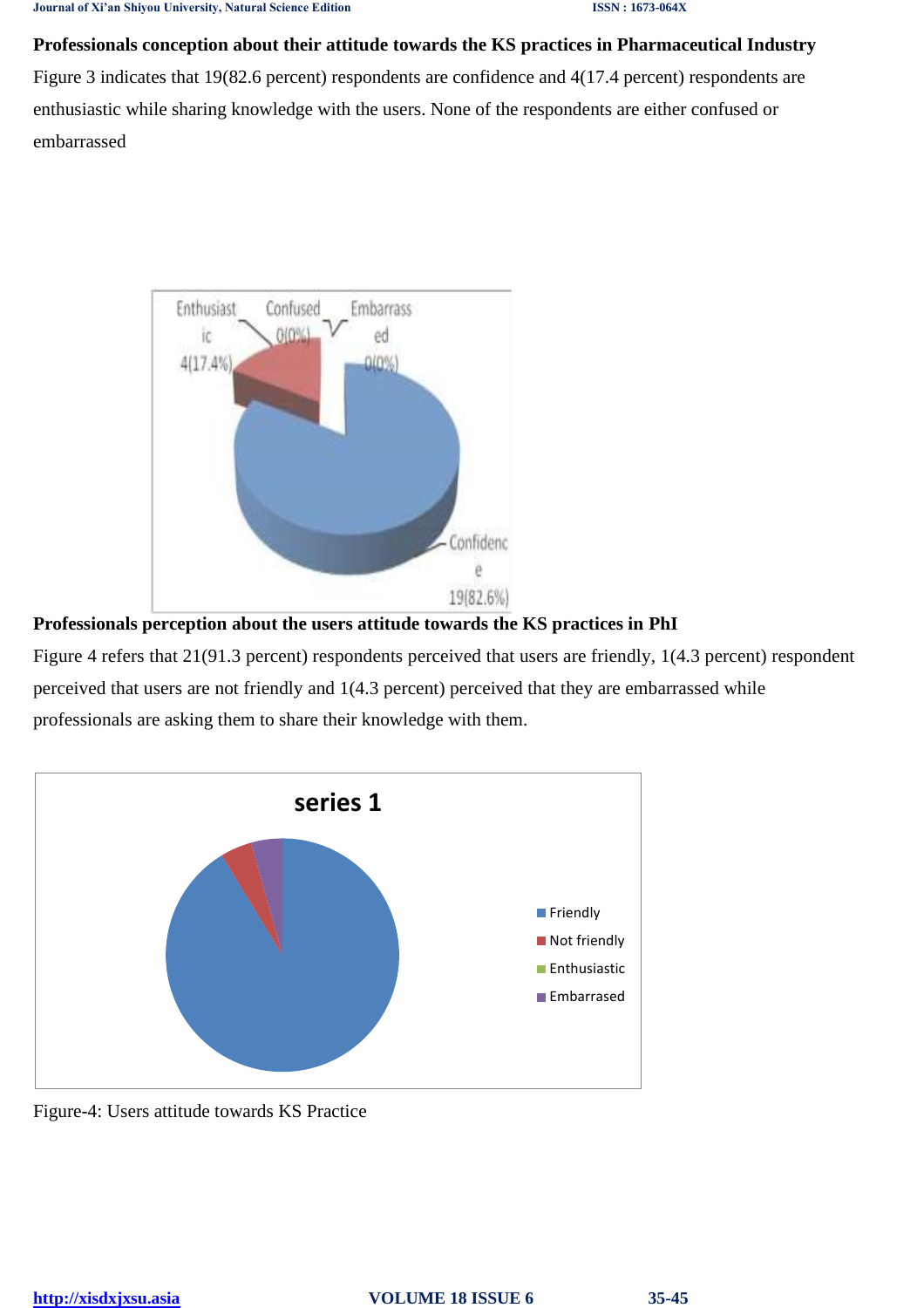#### **Professionals perception towards the factors affecting KS practices in PhI**

Existing literature has identified a wide range of factors that influence KS practices. These factors could be summarized as: technological factors, organizational or environmental factors, and individual or personal factors (Ardichvili, Maurer, Li, Wentling, & Stuedemann, 2006; Cabrera, Collins, & Salgado, 2006; Barson et al., 2000; McDermott, 1999; Riege, 2007; Paroutis & Al Saleh, 2009). Empirical research has identified important factors that influence KS including individual factors (e.g., lack of trust, fear of loss of power, and lack of social network), organizational factors (e.g. lack of leadership, lack of appropriate reward system, and lack of sharing opportunities), and technological factors (e.g., inappropriate information technology systems and lack of training (Riege, 2005). However the researcher defined the parameters under each factor on the basis of the PhI perspectives. The respondents were asked to specify their degree of agreements on those parameters. The responses regarding the degree of affection of those parameters on KS practices in PhI are analyzed in Table 1 to Table 3 on 1-7 Likert Scale, and Mean and Standard Deviation of their degree of agreement were calculated according to the following scores: 1.00-Extremely High, 2.00- Very High, 3.00-High, 4.00-Neutral, 5.00-Low, 6.00-Very Low, 7.00-Extremely Low.

#### **Individual/Human Factors**

Several studies have been carried out to determine the factors that influence KS by different scholars. Torrey and Gordon (2003) describe KS as a human behaviour that should be examined in the context of human performance. Human performance is described as a complex activity that is influenced by many factors. They describe a human performance model which includes business context, organizational and individual factors. Organizational performance factors include: structure, roles, processes, physical environment, and culture. They assert that the individual factors include direction, measurements, means, ability and motivation. In the process process and  $\mu$ of KS, individuals serve as a knowledge generator and knowledge receptor. Individuals generate knowledge by by exchanging their ideas and experience through socialization. As a receptor of knowledge individuals and seek and seek and seek and seek and seek and seek and seek and seek and seek and seek and seek interpret the knowledge before it is transferred to any repository (Nonaka and Takeuchi, 1995).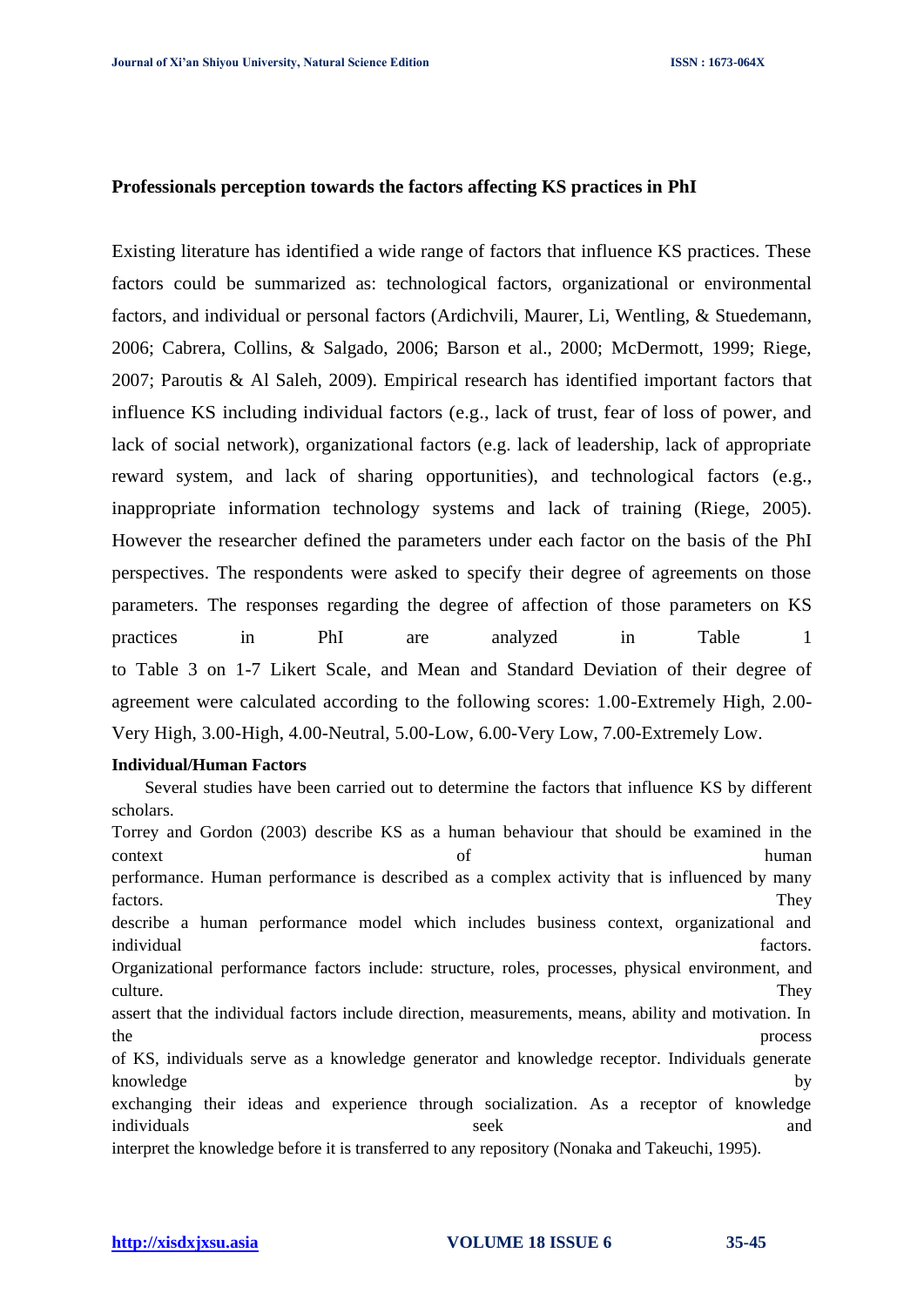| Individual/Human Factors   |    | Minimum Maximum |      | Mean Std. | Deviation |
|----------------------------|----|-----------------|------|-----------|-----------|
| Varied Information Needs   | 23 | 1.00            | 4.00 | 1.83      | 0.834     |
| <b>Mutual Relationship</b> | 23 | 1.00            | 4.00 | 1.87      | 0.920     |
| <b>Behavioural Pattern</b> | 23 | 1.00            | 4.00 | 1.83      | 0.937     |
| Cooperative Efforts        | 23 | 1.00            | 6.00 | 2.13      | 1.254     |
| Reliability                | 23 | 1.00            | 5.00 | 2.00      | 1.128     |
| Valid N (list wise)        | 23 |                 |      |           |           |

#### **Table-1: Perceptions of the respondents towards the individual/human factors**

## **Varied Information Needs**

The respondents opine with a mean score 1.83 on 1-7 scales that the affect of varied information needs of the user is very high on KS between the professionals and users. Varied information needs of the stakeholders force them to approach to the library for the sake of knowledge they need to solve their problems.

#### **Mutual Relationship**

The respondents opine with a mean score 1.87 that the mutual relationship has a very high affection on KS. This parameter has a strong influence over KS in Pharmaceutical Industry.

### **Behavioural Pattern**

The respondents affirmed with the mean score 1.83 in Table 1 that the behavioural pattern affects the KS practices very highly. Behavioural pattern is such a parameter which greatly affects the concurrency of KS.

#### **Cooperative Efforts**

The respondents agreed with the highest mean score 2.13 that cooperative efforts influence the KS practices in a high manner. Without cooperative efforts it is quiet impossible to continue KS practices.

## **Reliability**

The participants of the survey reported with the second highest mean score 2.00 in Table 1 that the reliability of the individuals has a very high influence on KS practices. Reliability stimulates KS to a great deal.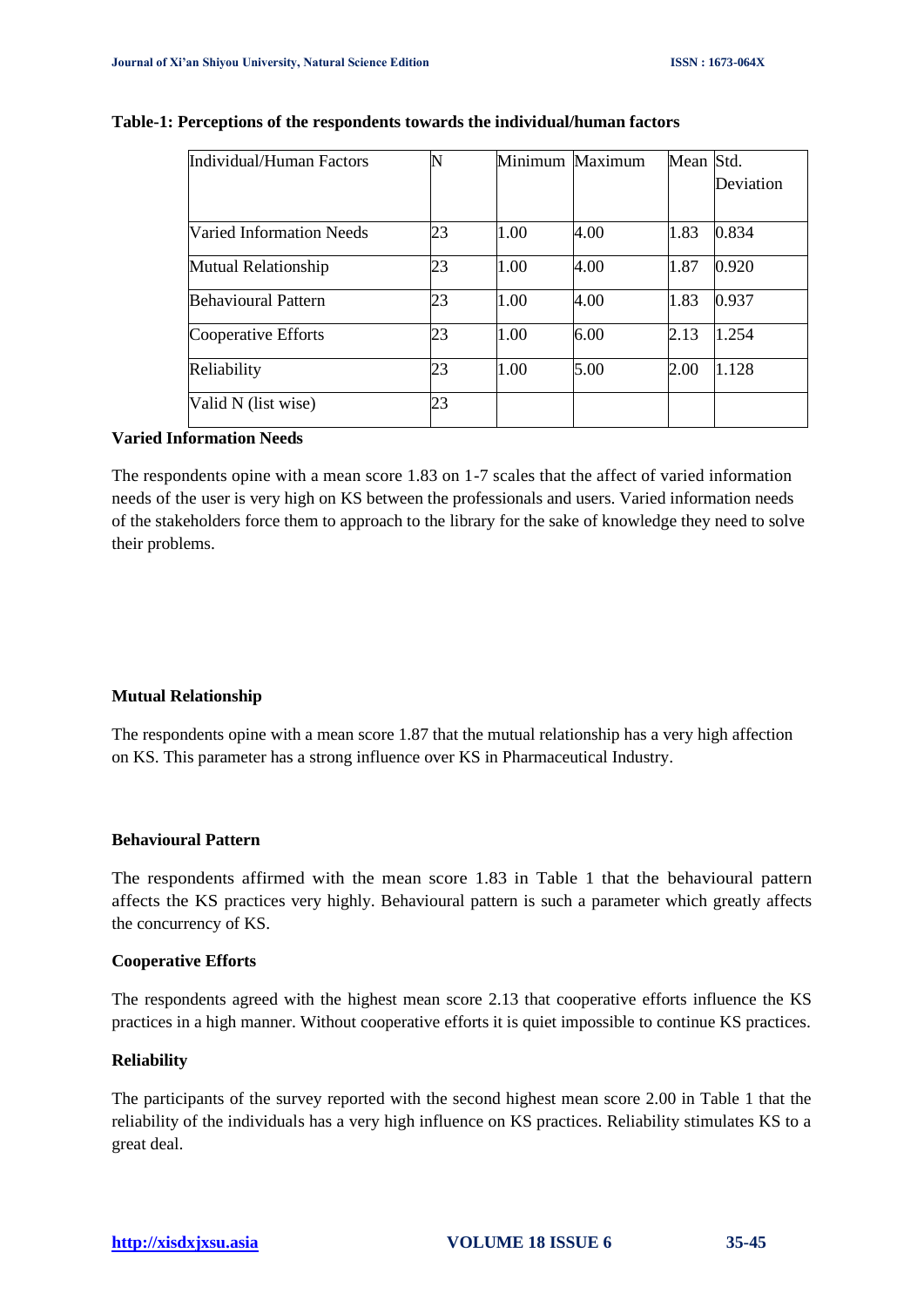#### **Organizational Factors**

Wimmer suggests that organizational structure has often had the unintended consequences of inhibiting collaboration and sharing of knowledge across internal organizational boundaries (Wimmer, 2004). There is a need to reshape the structure of academic libraries so that they will be able to improve the services they provide to both today's and tomorrow's users. Wilson (1998, p.17) urged Pharmaceutical Industry to make their organizations more client centred, to redesign work processes in light of organizational goals, and restructure in order to support front-line performance. The emphasis is more on the needs of the Industry user than the needs of the Industry. Tamilnadu should evolve from a rigid hierarchical structure to a process-oriented structure. The management should focus on empowerment. Tamilnadu should have mechanisms in place to reward staffs who are consistent with learning and knowledge sharing (Siddike & Islam, 2011).

## **Table-2: Perceptions of the respondents towards the organizational factors**

| Organizational Factors N       |    |         | MinimumMaximum | Mean | <b>Std. Deviation</b> |
|--------------------------------|----|---------|----------------|------|-----------------------|
| Qualified                      | 23 | 1.00    | 4.00           | 1.91 | 0.900                 |
| Professionals                  |    |         |                |      |                       |
| Oriented <sub>23</sub><br>User |    | 1.00    | 4.00           | 2.04 | 0.928                 |
| Approach                       |    |         |                |      |                       |
| <b>Motivated Staffs</b>        | 23 | 1.00    | 4.00           | 2.26 | 0.964                 |
| Formal and Informal            |    | 23 1.00 | 6.00           | 2.91 | 0.949                 |
| <b>High Commitment</b>         | 23 | 1.00    | 6.00           | 2.26 | 1.287                 |
| Valid N (list wise)            | 23 |         |                |      |                       |

#### **Qualified Professionals**

The respondents reported with a mean 1.91 that this parameter has a very high influence on KS practices. Qualified professionals can foster better KS practices.

#### **User Oriented Approach**

The participants agreed with a mean 2.04 that this issue has a high affect on KS practices. User oriented approach attracts the users for KS.

## **Motivated Staffs**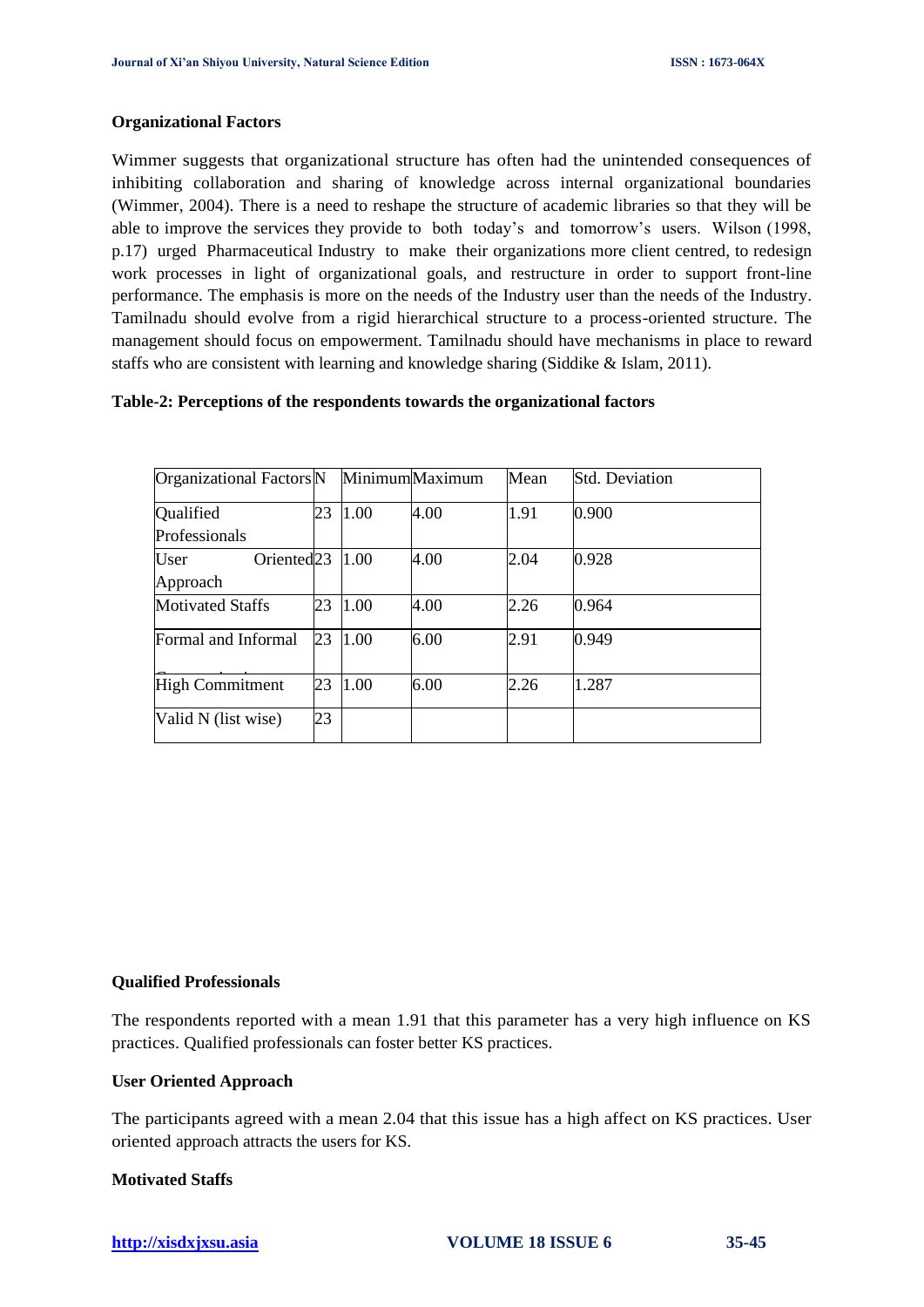The professionals' response with a mean 2.26 that KS practices has been highly affected by this factor. A motivated staff stands on their toe for KS.

#### **Formal and Informal Communication**

The respondents of the survey gave feedback with a mean 2.91 that this parameter affects the KS practices in a high rate. Formal and informal communications ease the process of KS.

## **High Commitment**

The selected Pharma personnel hit with a mean 2.26 that this one having a high degree of affection over the KS practices. High commitment enables fruitful KS practices.

## **Technological Factors**

Technology can enhance the sharing of knowledge by reducing the restriction pertaining to distance and time. The application of electronic mail, internet, collaboration technologies, bulletin boards and news groups can support the distribution of knowledge throughout an organization. However the vast array of technologies available to support organizations in their quest to engage in effective KS can be overwhelming. An over-reliance on technology for the purpose of KS can also lead into the free-for-all mentality where everything is important and everything is shared (Greco, 1999). There is little doubt that technology can act as a facilitator to encourage and support knowledge sharing processes by making knowledge sharing easier and more effective. The key issue, however, is to choose and implement a suitable technology that provides a close fit between people and organizations. Technology that works effectively in some organizations may fail in others (Riege, 2005).

| <b>Technological Factors</b>                                       |    | Minimum | Maximum Mean |      | Std.      |
|--------------------------------------------------------------------|----|---------|--------------|------|-----------|
|                                                                    |    |         |              |      | Deviation |
| Increased Use of ICTs in<br>Research and development<br>Department | 23 | 1.00    | 4.00         | 1.83 | 0.834     |
| <b>Production Department</b>                                       | 23 | 1.00    | 4.00         | 1.87 | 0.920     |
| <b>Analytical Department</b>                                       | 23 | 1.00    | 4.00         | 1.83 | 0.937     |
| Package Department                                                 | 23 | 1.00    | 6.00         | 2.13 | 1.254     |
| <b>Despatch Department</b>                                         | 23 | 1.00    | 5.00         | 2.00 | 1.128     |
| Valid N (list wise)                                                | 23 |         |              |      |           |

#### **Table-3: Perceptions of the respondents towards the technological factors**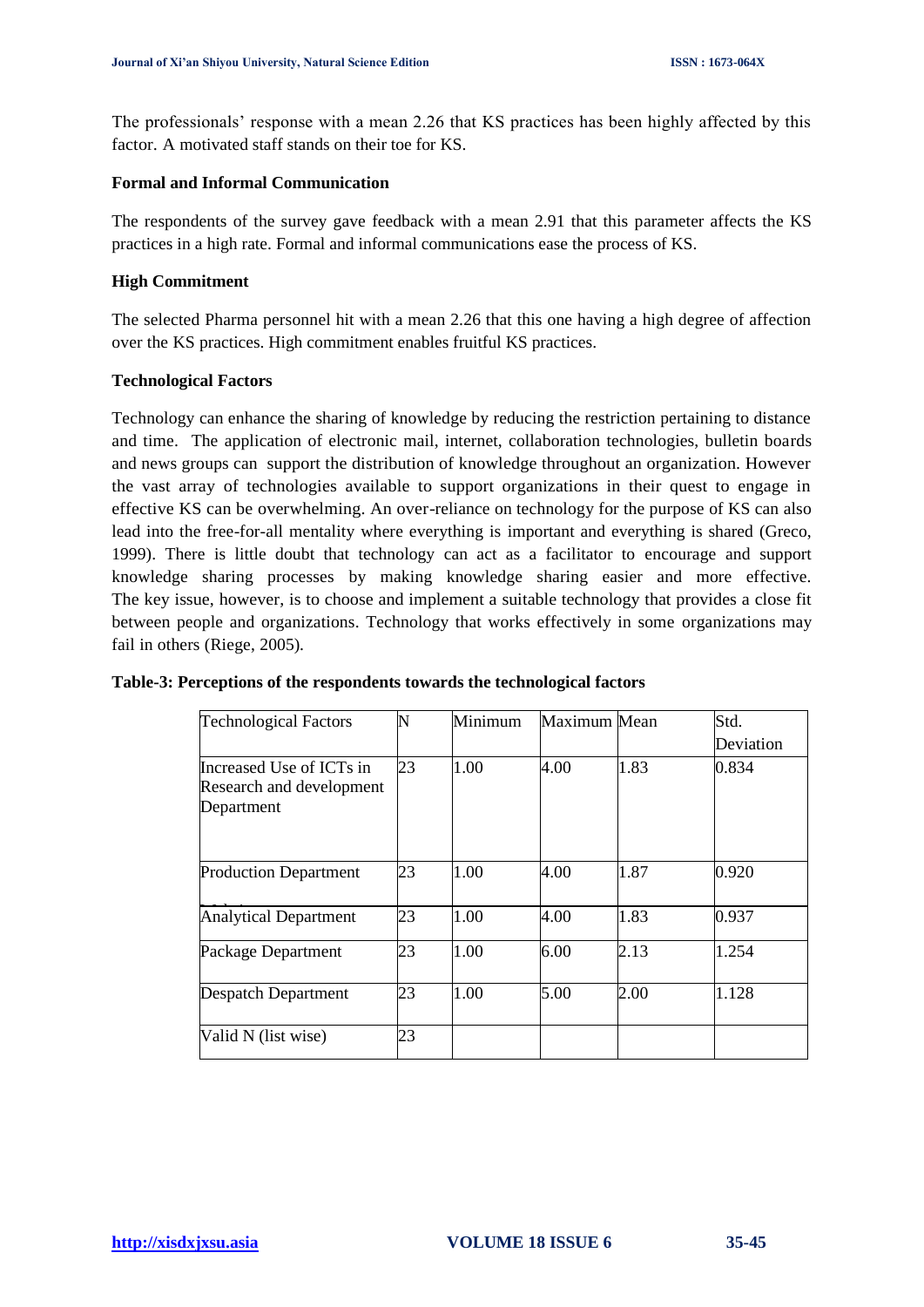#### **Increased Use of ICTs in Pharmaceutical Operations:**

The respondents reported with a mean 1.83 that this factor has an extremely high affect on KS practices. Increased use of ICTs helps to practice KS from remote areas interactive Pharma Website. The participants responded with a mean 1.87 that this parameter has affected the KS practices in an extremely high degree. Production department website makes the KS more contributively. Analytical department the selected professionals affirmed with a mean 1.83 that analytical department affects the KS practices in an extremely high level. Analytical department could increase the pace of explicit KS Package department. The personnel selected for the survey perceived with a mean 2.13 that this parameter affects the KS practices highly. This will ensure easy access to explicit knowledge sources which is internally created despatching department. The replier expresses their opinion with a mean 2.00 that this factor highly affects the KS practices. This will greatly reduce the cost of internal knowledge creation and thus enhance KS practices in Pharmaceutical industry in Tamilnadu.

# **VII. FINDINGS AND IMPLICATIONS**

The findings of the study were the individual/human factors (e.g., varied information needs, mutual relationship, behavioural pattern, cooperative efforts & reliability), organizational factors (e.g., qualified professionals, user oriented approach, motivated staffs, formal and informal communication, high commitment) and technological factors (e.g., increased use of ICTs in Research and development department, Production department, Analytical department, Package department, Despatch department). However this study also yielded the perceptions of the professionals about their attitude and the users' attitude towards KS practices in Pharmaceutical industry in Tamilnadu. The results of the study validate the affects of these factors on the KS practices in Pharmaceutical industry in Tamilnadu. The Pharmaceutical industry authority can take into consideration the findings of the study and should encourage/stimulate the individuals/stakeholders, enhance their organizational efficiency and embrace new technologies for ensuring better KS practices in their premises.

# **VIII. CONCLUSION**

The purpose of the study was to explore the factors affecting KS practices in Pharmaceutical industry in Tamilnadu. In response to the first research question (RQ-1: How Pharmacy professionals conceive about their attitude towards KS practices?), this study found that 82.6 percent respondents feel confidence and 17.4 percent feel enthusiastic while sharing knowledge with the users. The second research question was; RQ-2: What are the professionals' perceptions about the users' attitudes towards KS practices? The result showed that 91.3 percent respondents replied that users are friendly in case of KS, 4.3 percent replied with unfriendly and 4.3 percent replied with embarrassed. In reply to the third research question (RQ-3: What are likely to be the factors that affect KS practices?), this study identified and proposed three factors that affects KS practices in Pharmaceutical industry Tamilnadu which include individual/human factors, organizational factors, and technological factors. The findings also yielded some parameters under each factor on the basis of Pharmaceutical industry perspectives. The respondents reported the parameters of individual/human factors as varied information needs (mean score 1.83), mutual relationship (mean score 1.87), behavioural pattern (mean score 1.83), cooperative efforts (mean score 2.13), reliability (mean score 2.00). Next they reported the parameters of organizational factors as qualified professionals (mean score 1.91), user oriented approach (mean score 2.04), motivated staffs (mean score 2.26), formal and informal communication (mean score 2.91), high commitment (mean score 2.26). While the respondents replied for the parameter of technological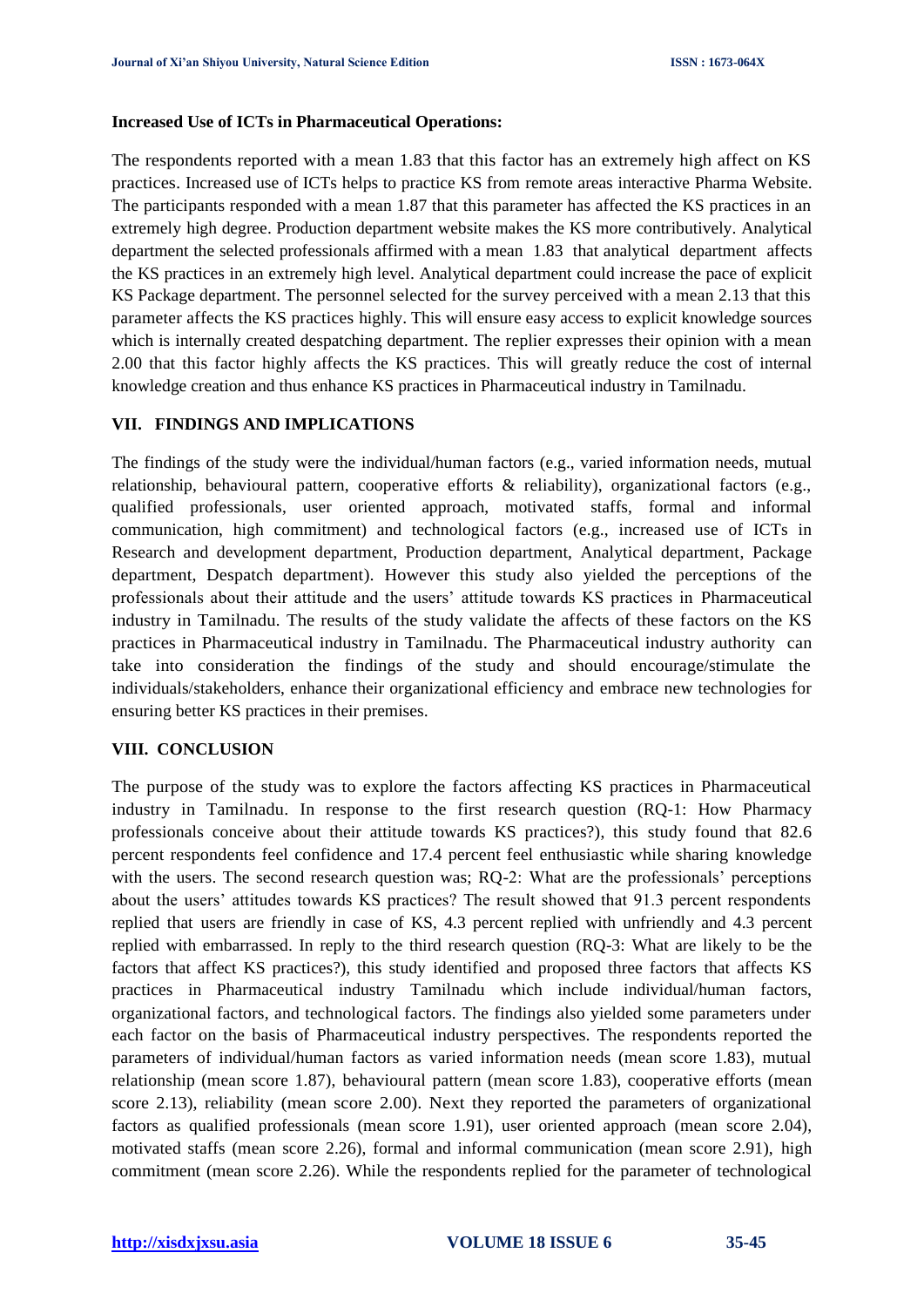factors as follows, increased use of ICTs in Pharmaceutical industry (mean score 1.83), Production department (mean score1.87), Analytical department (mean score 1.83), Package department (mean score 2.13), Despatch department (mean score 2.00). The findings of the study could draw the attention of Pharmaceutical Industry authority in course of improving the KS practices to cope up with the increasing need for knowledge. The study has its limitations on certain areas as users view about the KS practices, KS practices between the Pharma professionals and users, KS model for Pharmaceutical industry Tamilnadu, comparison of KS practices between the private and public Ltd Pharmaceutical industry in Tamilnadu, etc. which can be further studied in future. Determining how organisational justice influences the sharing of knowledge among individuals within organisations constitutes an important area of research. Such complexity is consistent with moving research findings further toward application because of the transdisciplanary nature of the informing environment in which knowledge is shared.

#### **REFERENCES**

[1] Alavi, M., & Leidner, D. E. (2001). Knowledge management and knowledge management systems: conceptual foundations and research issues. MIS Quarterly , 25 (1), 107-137.

[2] Ardichvili, A., Maurer, M., Li, W., Wentling, T., & Stuedemann, R. (2006). Cultural influences on KS through online communities of practice. Journal of knowledge Management , 10 (1), 94−107.

[3] Barson, R., Foster, G., Struck, T., Ratcheve, S., Pawar, K., Weber, F., et al. (2000). Inter- and intraorganizational barriers to sharing knowledge in the extended supply chain. Proceedings of the eBusiness and Work 2000 Conference.

[4] Bartol, K. M., & Srivastava, A. (2002). Encouraging KS: The Role of Organizational Reward Systems. Journal of Leadership and Organizational Studies , 9 (1), 64-76.

[5] Cabrera, A., Collins, W. C., & Salgado, J. F. (2006). Determinant of individual engagement in KS. The International Journal of Human Resource Management , 17 (2), 245−264.

[6] Cheng, G. (2000). The shifting information landscape: re-inventing the wheel or a whole new frontier for librarians. The Australian Library Journal , 17-26.

[7] Chowdhury, S. (2006). The Management of Academic Libraries: A Comparative Study of the University of the Western Cape Library and Dhaka University Library. Western Cape: University of the Western Cape.

[8] Davenport, T., & Prusak, L. (2000). Working knowledge: How organizations manage what they know. Harvard: Harvard Business School Press.

[9] Duffy, J. (2000). Knowledge Management: To Be or Not to Be? Information Management Journal , 34 (1), 64-67.

[10] Goh, C. H., & Hooper, V. (2009). Knowledge and information sharing in a closed information environment. Journal of Knowledge Management , 13 (2), 21−34.

[11] Greco, J. (1999). Knowledge is Power. Journal of Business Strategy , 20 (2), 18-22.